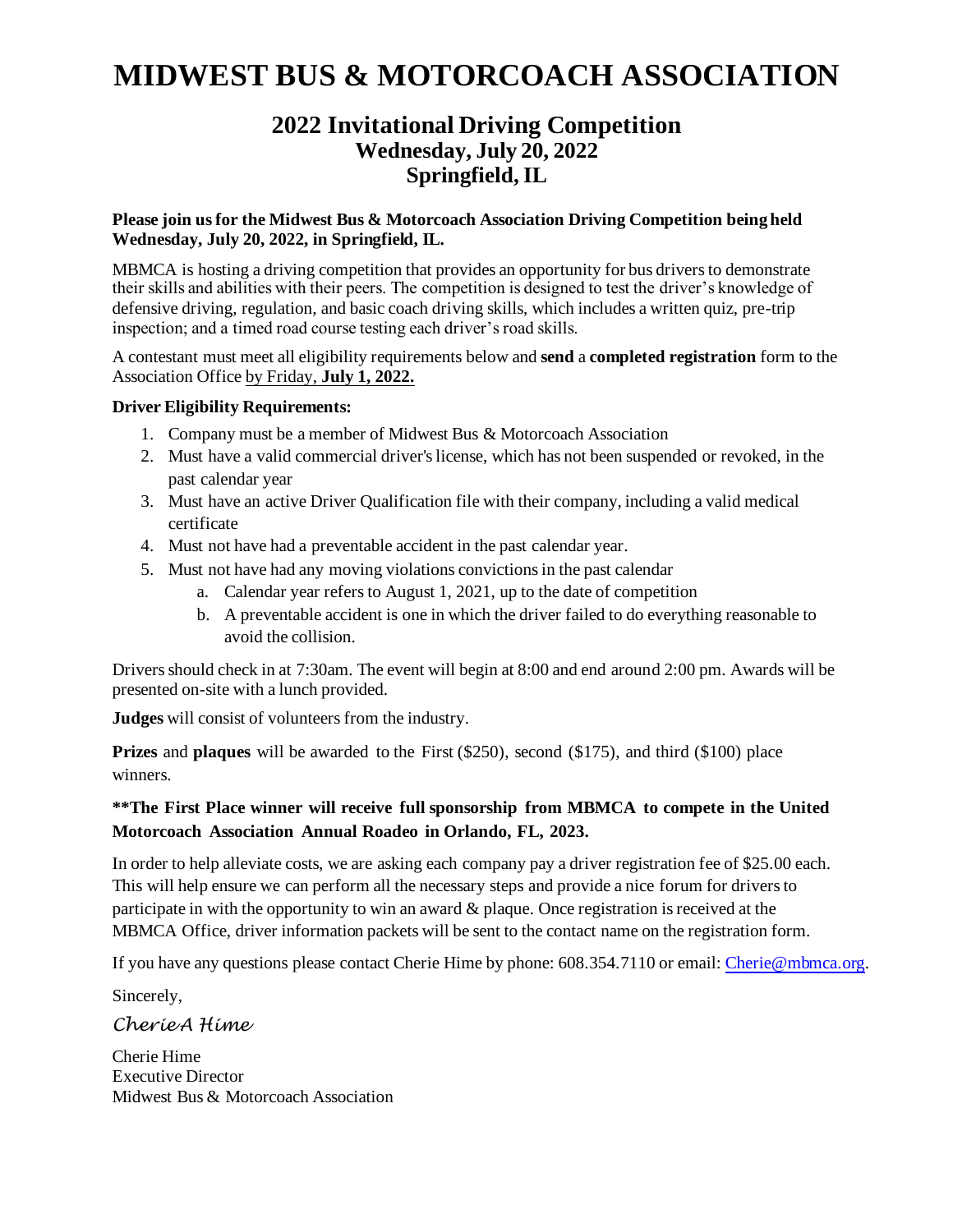## **MIDWEST BUS & MOTORCOACH ASSOCIATION**

### **DRIVING COMPETITION July 20, 2022**

## **DRIVER REGISTRATION FORM**

| City:<br>State:                                                                |  |  |  |
|--------------------------------------------------------------------------------|--|--|--|
| Phone: Email: Email:                                                           |  |  |  |
| We are registering $\#$ _____ drivers to participate in the 2021 MBMCA Driving |  |  |  |
| Competition at \$25 each for a total of: \$___________. Check enclosed.        |  |  |  |
| *The option to register and pay online at the website is also available.       |  |  |  |
| <b>Participating Driver(s) Name(s):</b>                                        |  |  |  |
|                                                                                |  |  |  |